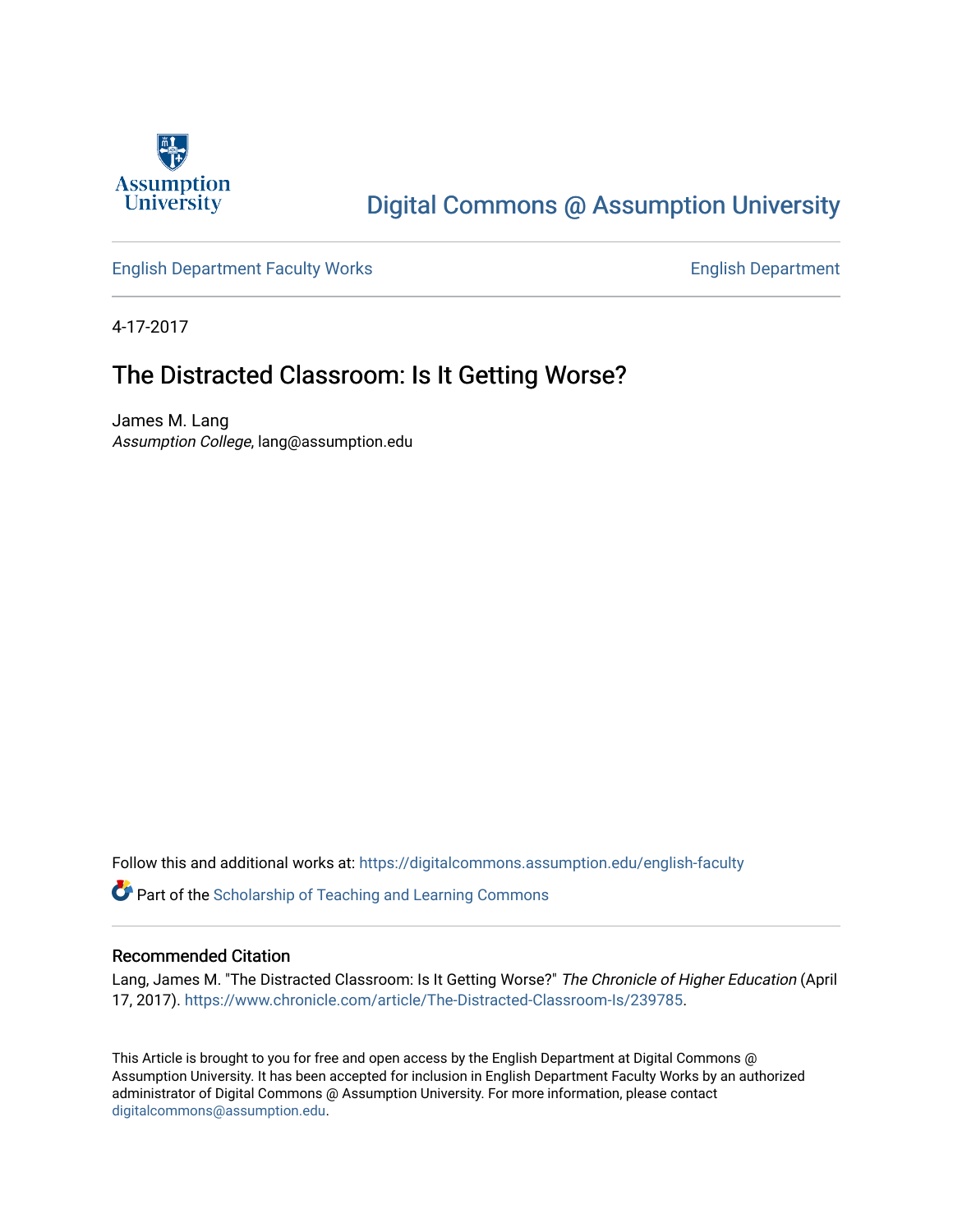**ARTICLE**

# **The Distracted Classroom: Is It Getting Worse?**

By James M. Lang | APRIL 17, 2017

The independent of the independent of the independent of the space of the space of the space of the space of the space of the space of the space of the space of the space of the space of the space of the space of the space he inexorable spread of new technologies has spurred a cottage industry of intellectual hand-wringing about their adverse effects on our lives. Books like Nicholas Carr's The Shallows: [What the Internet Is Doing to Our Brains](https://www.amazon.com/Shallows-What-Internet-Doing-Brains/dp/0393339750) or Sherry Turkle's [Alone Together: Why We Expect More From](https://www.amazon.com/Alone-Together-Expect-Technology-Other/dp/0465031463) Technology and Less From Each Other offer research from neuroscience and psychology to analyze the deleterious influence of our omnipresent devices.

I find the work of one astute thinker in this area especially compelling: "For a multitude of causes, unknown to former times, are now acting with a combined force to blunt the discriminating powers of the mind, and, unfitting it for all voluntary exertion, to reduce it to a state of almost savage torpor. The most effective of these causes are the great national events which are daily taking place, and the increasing accumulation of men in cities, where the uniformity of their occupations produces a craving for extraordinary incident, which the rapid communication of intelligence hourly gratifies."

That last sentence really hits it on the head, even though it was written more than 200 years ago by William Wordsworth. As new technologies have made



Timothy Cook for The Chronicle Review

our lives increasingly uniform — sitting all day at desks, doing the same thing over and over again, and then sitting around in the evening in front of our screens, watching the same plotlines repeated in movies and television shows we seek variety and stimulation through the brief bursts of pleasure and interest we get from our devices, our socialmedia connections, and our society's endless news cycles.

That, at least, is my modern updating of Wordsworth's 1802 preface to [Lyrical Ballads](http://www.english.upenn.edu/~jenglish/Courses/Spring2001/040/preface1802.html), a collection of poems he wrote with Samuel Taylor Coleridge. Wordsworth was writing about the movement of people into cities to find work in the early factories and mills of the budding industrial revolution, and of the proliferation of newspapers and pamphlets during that era.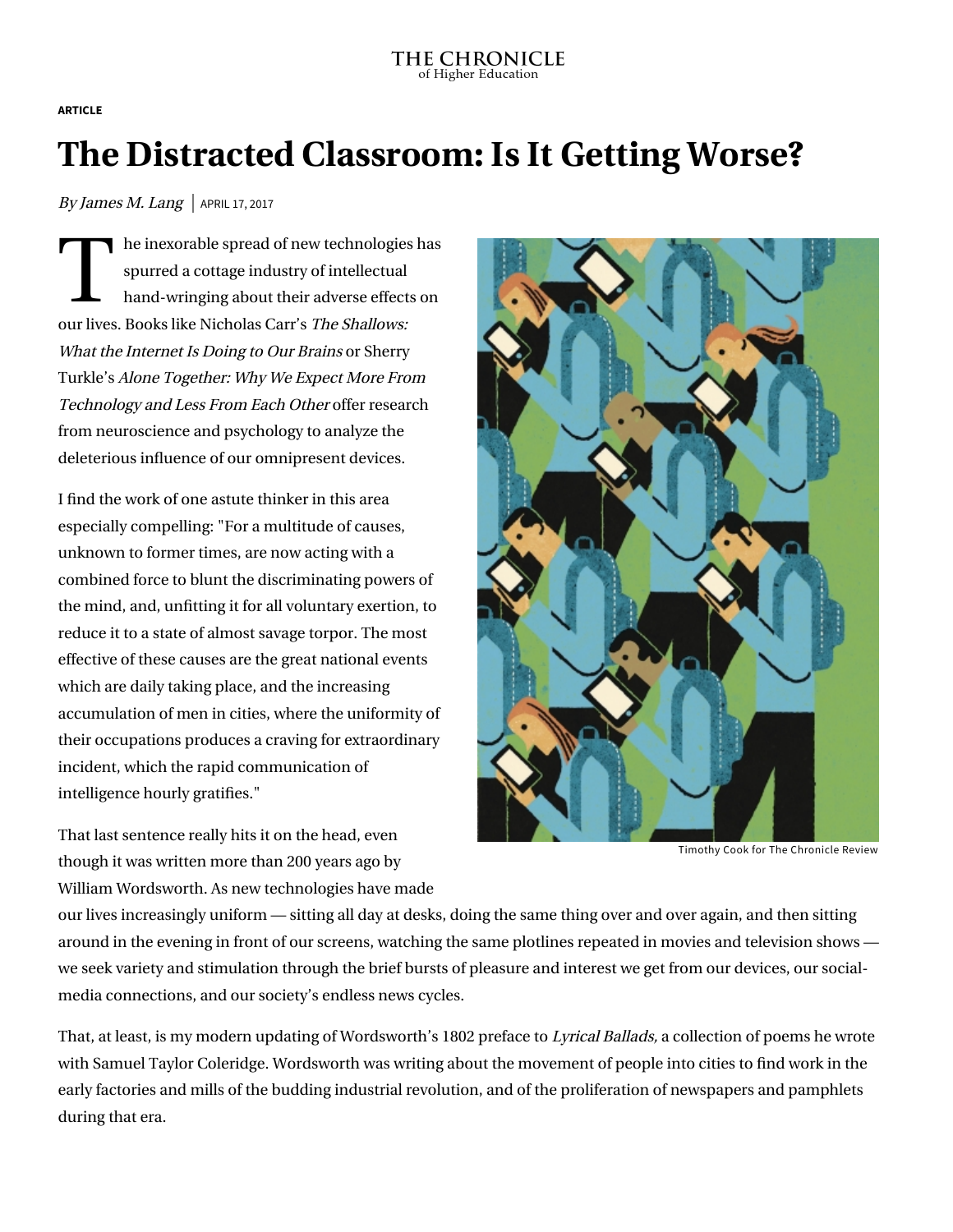### **[The Distracted Classroom](https://www.chronicle.com/specialreport/The-Distracted-Classroom/120?cid=RCPACKAGE)**

Every day in class, faculty members wage a constant battle with cellphones and laptops for the attention of students. In this series, James M. Lang explores the impasse over how to cope with those unwanted digital distractions.

- [The Distracted Classroom: Transparency, Autonomy, and Pedagogy](https://www.chronicle.com/article/The-Distracted-Classroom-/240797?cid=RCPACKAGE)
- [The Distracted Classroom: Do Tech Fasts Work?](https://www.chronicle.com/article/The-Distracted-Classroom-Do/240259?cid=RCPACKAGE)
- [The Distracted Classroom](https://www.chronicle.com/article/The-Distracted-Classroom/239446?cid=RCPACKAGE)



 Defenders of our modern devices love to point to quotes like Wordsworth's as evidence of the fact that we have been wringing our hands about the harmful influence of technology on our brains for a very long time now, beginning with the rise of literacy, and continuing with the invention of the printing press, the typewriter, the computer, the smart phone, and so on. That people have been articulating these fears for so long — coupled with the fact that the world continues to bang along as always — leads many to conclude that there is nothing new under the sun, including short attention spans in the face of fascinating new gadgets.

But the story is not quite so simple, as the neuroscientist Adam Gazzaley and the psychologist Larry D. Rosen argue in [The Distracted Mind: Ancient Brains in a High-Tech World,](https://www.amazon.com/Distracted-Mind-Ancient-Brains-High-Tech/dp/0262034948) the book which I am featuring in this multipart series on the challenges that phones, tablets, and laptops pose to sustained learning, both for teachers and students.

Last month's column [outlined the attention problem](http://www.chronicle.com/article/The-Distracted-Classroom/239446) in the classroom, where the learning goals of our courses clash with the cognitive-control limitations of students. The Distracted Mind presents some compelling findings about the difficulties we humans face in directing and sustaining our attention, remembering things, and switching back and forth between tasks.

This month, I want to pinpoint the special role that our modern-day devices play in exacerbating our cognitive limitations.

 Technology advocates would argue that, with the arrival of any new technology, humans have always fretted about our inability to pay attention — and then adjusted. One part of Gazzaley and Rosen's research would support that argument. New devices did not create our current struggles with attention and distraction. Our cognitive limitations are part of the architecture of our brains. And we have been plagued by those limitations for as long as our recorded history.

In the past, however, the arrival of new technologies — and especially ones with the capacity to reshape our thought, like literacy or the printing press — occurred over very long stretches of time, and with long gaps in between. We had time to adjust to the rapid spread of the printed word, as that technology arrived and then remained the primary means of transmission of thought for centuries.

That is no longer the case. The arrival and widespread adoption of new technologies has occurred in increasingly intense bursts. In The Distracted Mind, Gazzaley and Rosen point out that, if you assume a benchmark of 50 million worldwide users, radio arrived at that level within 38 years of its invention. The time frame shrinks with each new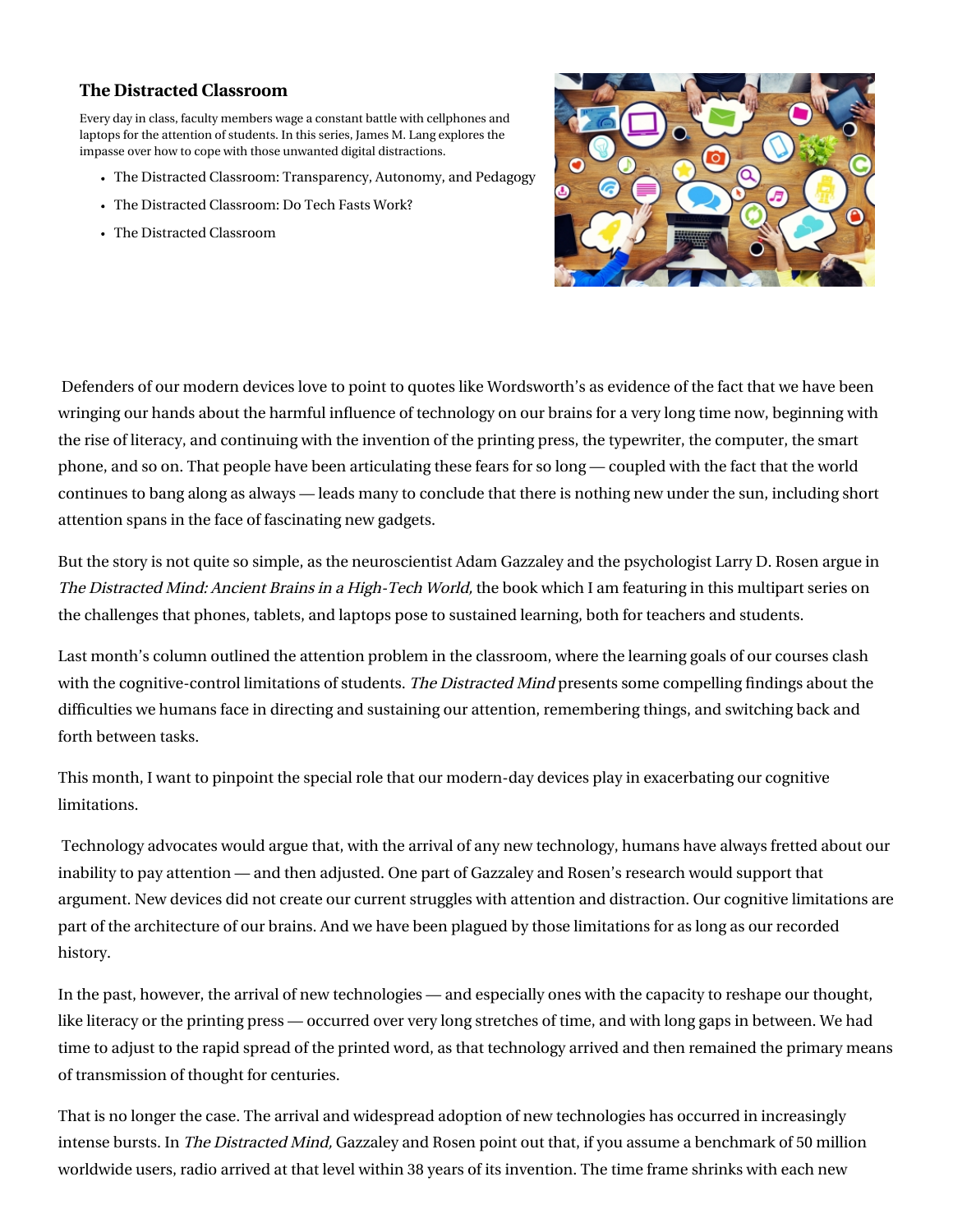invention: telephone, 20 years; television, 13 years; cellphones; 12 years; the internet, four years. Social media amped up the curve: Facebook, two years; YouTube, one year. And the winner, at least at the time of their writing the book? "Angry Birds" took over our lives in 35 days.

As any neuroscientist will tell you — and as handy little books like Moheb Costandi's [Neuroplasticity](https://mitpress.mit.edu/books/neuroplasticity) will explain — our brains have vast capacities to change and adapt to new circumstances. But the rapid pace with which changes are arriving today makes such adaptation challenging for even the most plastic of brains.

All of which brings us to those handy devices which pose such a tantalizing temptation to our distractible brains: laptops, tablets, and phones. They have rapidly and intensely penetrated the lives of students and the college classroom. Most faculty members are still torn between seeing those devices as tools for exciting new learning and recognizing them as barriers to attention and focus.

Gazzeley and Rosen use a fascinating argument to articulate why today's technologies pose a much more serious threat to our brains than inventions from previous eras.

Humans, like other primates, are information-foraging animals. "Molecular and physiological mechanisms that originally developed in our brain to support food foraging for survival," they write in the book, "have now evolved in primates to include information foraging." They cite studies which show that macaque monkeys "respond to receiving information similarly to the way that they respond to primitive rewards such as food or water." That response includes receiving small bursts of pleasure in the brain, which then drives us to repeat the behavior when we are bored or in search of stimulation.

For a very long time in human history we have had limited access to information beyond what we could see in our immediate environment. In 2017 and beyond we have *instant* access to a magical information source in our pockets.

When we are in want of a quick burst of stimulation — because we are sitting in the waiting room at the dentist's office, or slogging through a difficult article in our field, or listening to Professor Lang introduce the poetry of William Wordsworth in "British Literature Survey II" — we turn to that device and get a little short-term reward from our brains.

As anyone who has ever eaten too many cookies or drunk too many beers will tell you, though: Short-term rewards don't always have positive long-term effects. And the same goes for our constant search for quick stimulation from phones and laptops.

The Distracted Mind points to three separate studies — conducted by different research teams — which found that when people engaged in a conversation with a cellphone present but not in use (such as resting on a table or held in their hands), they tended to rate the quality of the conversation lower, or rate their relationship with their conversation partner lower, than when those conversations were conducted without the presence of cellphones. The mere presence of a visible device, this research would suggest, led people to focus less on the person in front of them, as one part of their brain remained angled toward the phone, wondering whether a neurological cookie was waiting for them there.

Such findings present difficult challenges for those of us who teach. Learning is hard work and requires sustained attention — whether it takes place in a students' bedrooms as they watch a video lecture, in the library as they pore over a textbook, or in the classroom as they participate in a difficult discussion.

The learning we offer can bring students both deep satisfaction and immediate pleasure, but it must compete with the quick bursts available to them from their phones and computers.